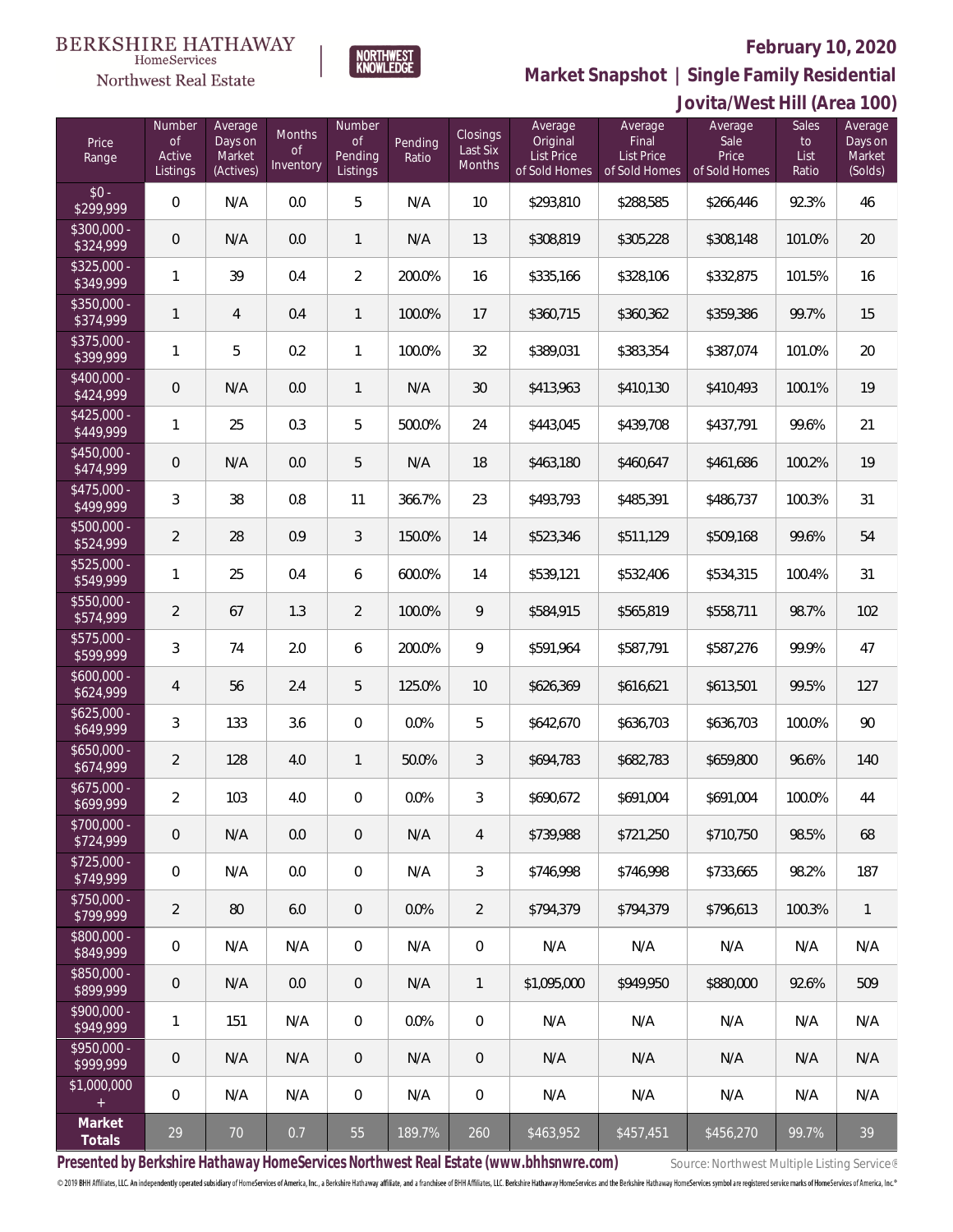#### **BERKSHIRE HATHAWAY**  $\label{lem:sevices} \textsc{Home} \textsc{Service} \textsc{s}$

# Northwest Real Estate



## **February 10, 2020 Federal Way/Dash Point (Area 110) Market Snapshot | Single Family Residential**

| Price<br>Range            | Number<br>0f<br>Active<br>Listings | Average<br>Days on<br>Market<br>(Actives) | <b>Months</b><br><b>of</b><br>Inventory | Number<br><b>of</b><br>Pending<br>Listings | Pending<br>Ratio | <b>Closings</b><br>Last Six<br>Months | Average<br>Original<br><b>List Price</b><br>of Sold Homes | Average<br>Final<br>List Price<br>of Sold Homes | Average<br>Sale<br>Price<br>of Sold Homes | Sales<br>to<br>List<br>Ratio | $-1$<br>Average<br>Days on<br>Market<br>(Solds) |
|---------------------------|------------------------------------|-------------------------------------------|-----------------------------------------|--------------------------------------------|------------------|---------------------------------------|-----------------------------------------------------------|-------------------------------------------------|-------------------------------------------|------------------------------|-------------------------------------------------|
| $$0 -$<br>\$274,999       | $\boldsymbol{0}$                   | N/A                                       | 0.0                                     | $\mathbf{1}$                               | N/A              | 6                                     | \$242,392                                                 | \$242,392                                       | \$242,792                                 | 100.2%                       | 6                                               |
| $$275,000 -$<br>\$299,999 | $\mathbf{1}$                       | 0                                         | 0.6                                     | $\mathbf{1}$                               | 100.0%           | 10                                    | \$308,735                                                 | \$303,160                                       | \$285,920                                 | 94.3%                        | 38                                              |
| \$300,000 -<br>\$324,999  | $\boldsymbol{0}$                   | N/A                                       | 0.0                                     | $\overline{2}$                             | N/A              | 24                                    | \$310,881                                                 | \$310,504                                       | \$312,651                                 | 100.7%                       | 18                                              |
| $$325,000 -$<br>\$349,999 | $\mathbf{1}$                       | 25                                        | 0.2                                     | $\overline{2}$                             | 200.0%           | 27                                    | \$339,794                                                 | \$334,360                                       | \$336,826                                 | 100.7%                       | 13                                              |
| \$350,000 -<br>\$374,999  | $\boldsymbol{0}$                   | N/A                                       | 0.0                                     | 5                                          | N/A              | 36                                    | \$354,958                                                 | \$354,721                                       | \$360,288                                 | 101.6%                       | 14                                              |
| \$375,000 -<br>\$399,999  | $\mathbf 0$                        | N/A                                       | 0.0                                     | $\overline{7}$                             | N/A              | 53                                    | \$389,428                                                 | \$384,022                                       | \$386,580                                 | 100.7%                       | 22                                              |
| \$400,000 -<br>\$424,999  | $\mathbf{1}$                       | 118                                       | 0.1                                     | 4                                          | 400.0%           | 64                                    | \$407,902                                                 | \$405,839                                       | \$411,544                                 | 101.4%                       | 16                                              |
| $$425,000 -$<br>\$449,999 | $\mathbf{1}$                       | 86                                        | 0.1                                     | 9                                          | 900.0%           | 52                                    | \$439,369                                                 | \$436,185                                       | \$436,760                                 | 100.1%                       | 27                                              |
| \$450,000 -<br>\$474,999  | $\mathbf{1}$                       | 221                                       | 0.2                                     | 3                                          | 300.0%           | 39                                    | \$472,727                                                 | \$462,782                                       | \$460,000                                 | 99.4%                        | $50\,$                                          |
| \$475,000 -<br>\$499,999  | 4                                  | 49                                        | 0.8                                     | 3                                          | 75.0%            | 29                                    | \$487,293                                                 | \$484,574                                       | \$486,542                                 | 100.4%                       | 39                                              |
| \$500,000 -<br>\$524,999  | $\overline{2}$                     | 5                                         | 0.9                                     | $\mathbf{1}$                               | 50.0%            | 14                                    | \$516,330                                                 | \$509,907                                       | \$509,893                                 | 100.0%                       | 25                                              |
| \$525,000 -<br>\$549,999  | $\overline{2}$                     | $\overline{4}$                            | 0.6                                     | $\mathbf{1}$                               | 50.0%            | 21                                    | \$549,428                                                 | \$536,525                                       | \$535,564                                 | 99.8%                        | 41                                              |
| \$550,000 -<br>\$574,999  | $\mathbf 0$                        | N/A                                       | 0.0                                     | 3                                          | N/A              | 6                                     | \$561,992                                                 | \$560,325                                       | \$560,333                                 | 100.0%                       | 15                                              |
| \$575,000 -<br>\$599,999  | $\mathbf 0$                        | N/A                                       | 0.0                                     | 3                                          | N/A              | 8                                     | \$604,949                                                 | \$594,324                                       | \$590,538                                 | 99.4%                        | 44                                              |
| $$600,000 -$<br>\$624,999 | $\sqrt{3}$                         | 63                                        | 2.6                                     | $\mathbf{1}$                               | 33.3%            | $\overline{7}$                        | \$628,043                                                 | \$622,900                                       | \$617,257                                 | 99.1%                        | 26                                              |
| $$625,000 -$<br>\$649,999 | $\mathbf 0$                        | N/A                                       | 0.0                                     | $\mathbf{1}$                               | N/A              | 11                                    | \$641,564                                                 | \$640,564                                       | \$636,591                                 | 99.4%                        | 27                                              |
| $$650,000 -$<br>\$674,999 | $\mathfrak{Z}$                     | 68                                        | 1.4                                     | $\boldsymbol{0}$                           | 0.0%             | 13                                    | \$679,096                                                 | \$668,885                                       | \$663,931                                 | 99.3%                        | 44                                              |
| $$675,000 -$<br>\$699,999 | $\mathbf{1}$                       | $\overline{4}$                            | 0.8                                     | $\overline{0}$                             | 0.0%             | 8                                     | \$695,338                                                 | \$691,581                                       | \$685,044                                 | 99.1%                        | 27                                              |
| \$700,000 -<br>\$749,999  | $\boldsymbol{0}$                   | N/A                                       | 0.0                                     | $\mathbf{1}$                               | N/A              | 6                                     | \$749,792                                                 | \$735,133                                       | \$726,642                                 | 98.8%                        | 69                                              |
| \$750,000 -<br>\$799,999  | $\mathbf{1}$                       | 25                                        | 0.5                                     | $\mathbf{1}$                               | 100.0%           | 12                                    | \$798,704                                                 | \$785,779                                       | \$772,888                                 | 98.4%                        | 66                                              |
| \$800,000 -<br>\$849,999  | $\boldsymbol{0}$                   | N/A                                       | 0.0                                     | $\mathbf{1}$                               | N/A              | $\overline{2}$                        | \$924,500                                                 | \$874,500                                       | \$847,250                                 | 96.9%                        | 138                                             |
| \$850,000 -<br>\$899,999  | $\overline{2}$                     | 37                                        | 12.0                                    | $\overline{2}$                             | 100.0%           | $\mathbb{1}$                          | \$995,000                                                 | \$895,000                                       | \$895,000                                 | 100.0%                       | 74                                              |
| \$900,000 -<br>\$949,999  | 0                                  | N/A                                       | 0.0                                     | $\sqrt{0}$                                 | N/A              | $\mathbf{1}$                          | \$975,000                                                 | \$975,000                                       | \$935,000                                 | 95.9%                        | 43                                              |
| \$950,000 -<br>\$999,999  | $\theta$                           | N/A                                       | N/A                                     | $\overline{0}$                             | N/A              | $\mathbf 0$                           | N/A                                                       | N/A                                             | N/A                                       | N/A                          | N/A                                             |
| \$1,000,000<br>$+$        | 1                                  | 157                                       | 3.0                                     | $\mathbf{1}$                               | 100.0%           | $\overline{2}$                        | \$1,070,000                                               | \$1,032,500                                     | \$1,055,000                               | 102.2%                       | 45                                              |
| Market<br>Totals          | 24                                 | 55                                        | 0.3                                     | 53                                         | 220.8%           | 452                                   | \$462,347                                                 | \$456,917                                       | \$457,187                                 | 100.1%                       | 29                                              |

Presented by Berkshire Hathaway HomeServices Northwest Real Estate (www.bhhsnwre.com) Source: Northwest Multiple Listing Service®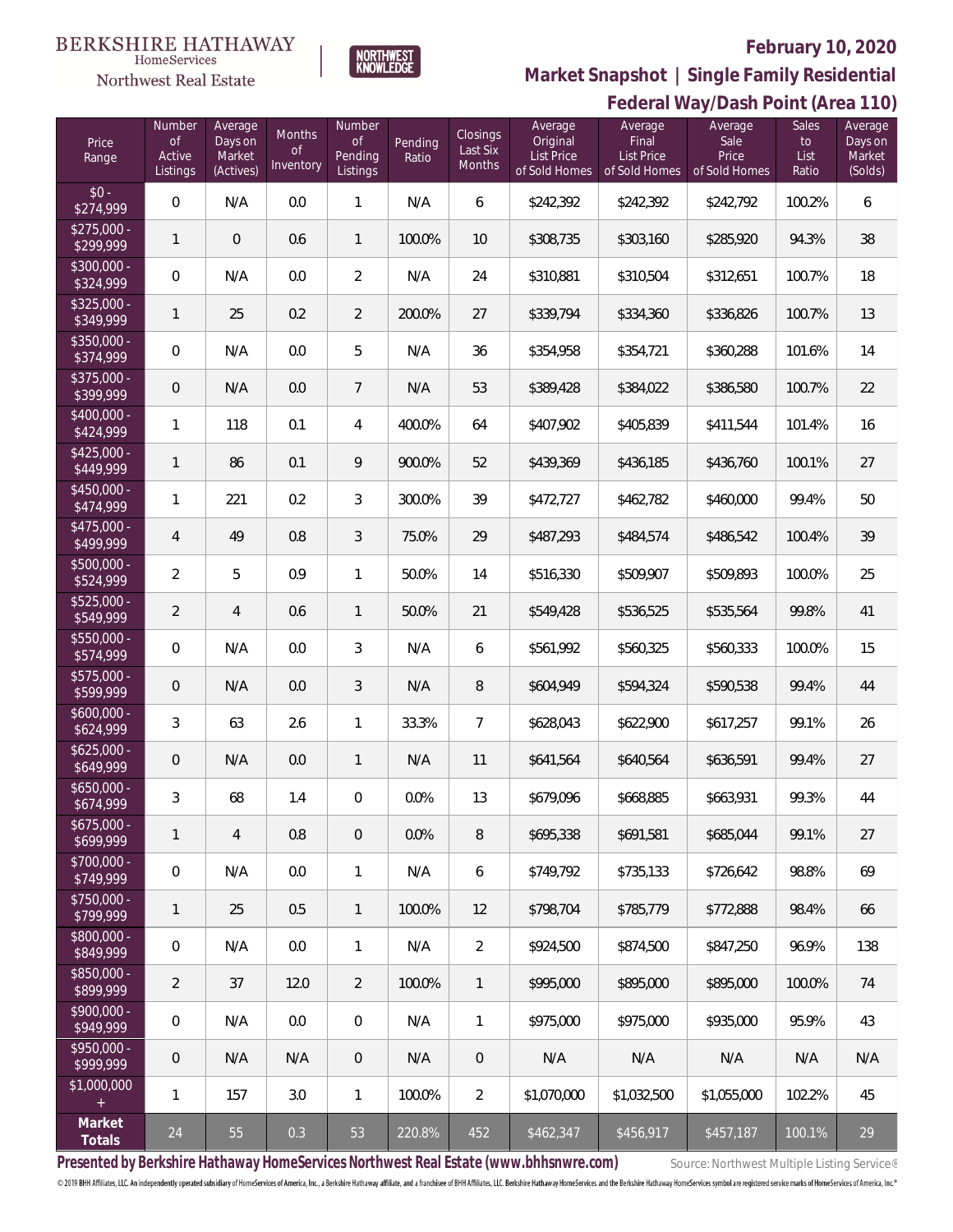#### **February 10, 2020**



 $\label{lem:sevices} \textsc{Home} \textsc{Service} \textsc{s}$ Northwest Real Estate

## **Market Snapshot | Single Family Residential**

|                           | Des Moines/Redondo (Area 120)      |                                           |                                  |                                            |                  |                                |                                                    |                                                        |                                           |                              |                                         |
|---------------------------|------------------------------------|-------------------------------------------|----------------------------------|--------------------------------------------|------------------|--------------------------------|----------------------------------------------------|--------------------------------------------------------|-------------------------------------------|------------------------------|-----------------------------------------|
| Price<br>Range            | Number<br>of<br>Active<br>Listings | Average<br>Days on<br>Market<br>(Actives) | Months<br><b>of</b><br>Inventory | Number<br><b>of</b><br>Pending<br>Listings | Pending<br>Ratio | Closings<br>Last Six<br>Months | Average<br>Original<br>List Price<br>of Sold Homes | Average<br>Final<br><b>List Price</b><br>of Sold Homes | Average<br>Sale<br>Price<br>of Sold Homes | Sales<br>to<br>List<br>Ratio | Average<br>Days on<br>Market<br>(Solds) |
| $$0 -$<br>\$274,999       | $\,0\,$                            | N/A                                       | 0.0                              | $\mathbf 0$                                | N/A              | 4                              | \$242,350                                          | \$224,850                                              | \$247,125                                 | 109.9%                       | 39                                      |
| $$275,000 -$<br>\$299,999 | $\mathbf{1}$                       | 18                                        | 6.0                              | $\mathfrak{Z}$                             | 300.0%           | 1                              | \$325,000                                          | \$287,000                                              | \$287,000                                 | 100.0%                       | 128                                     |
| $$300,000 -$<br>\$324,999 | $\mathbf 0$                        | N/A                                       | 0.0                              | $\mathbf{1}$                               | N/A              | 4                              | \$331,249                                          | \$331,249                                              | \$310,000                                 | 93.6%                        | 8                                       |
| $$325,000 -$<br>\$349,999 | 2                                  | $\overline{7}$                            | 0.5                              | $\mathbf{1}$                               | 50.0%            | 22                             | \$341,411                                          | \$340,093                                              | \$336,657                                 | 99.0%                        | 27                                      |
| $$350,000 -$<br>\$374,999 | $\mathbf 0$                        | N/A                                       | 0.0                              | $\mathbf{1}$                               | N/A              | 17                             | \$362,512                                          | \$358,424                                              | \$362,174                                 | 101.0%                       | 14                                      |
| $$375,000 -$<br>\$399,999 | $\overline{2}$                     | 11                                        | 0.5                              | $\overline{4}$                             | 200.0%           | 25                             | \$384,858                                          | \$382,583                                              | \$387,794                                 | 101.4%                       | 18                                      |
| $$400,000 -$<br>\$424,999 | 1                                  | 4                                         | 0.2                              | $\overline{4}$                             | 400.0%           | 26                             | \$418,835                                          | \$410,748                                              | \$411,172                                 | 100.1%                       | 21                                      |
| $$425,000 -$<br>\$449,999 | $\overline{2}$                     | 3                                         | 0.5                              | 6                                          | 300.0%           | 24                             | \$435,899                                          | \$429,382                                              | \$434,057                                 | 101.1%                       | 18                                      |
| $$450,000 -$<br>\$474,999 | 1                                  | 4                                         | 0.4                              | 5                                          | 500.0%           | 15                             | \$466,911                                          | \$462,578                                              | \$461,861                                 | 99.8%                        | 31                                      |
| $$475,000 -$<br>\$499,999 | 1                                  | 5                                         | 0.3                              | $\overline{4}$                             | 400.0%           | 19                             | \$489,086                                          | \$483,868                                              | \$481,800                                 | 99.6%                        | 26                                      |
| \$500,000 -<br>\$524,999  | 3                                  | 34                                        | 2.0                              | $\mathbf{1}$                               | 33.3%            | 9                              | \$546,199                                          | \$519,310                                              | \$514,667                                 | 99.1%                        | 40                                      |
| $$525,000 -$<br>\$549,999 | 3                                  | 3                                         | 2.6                              | 7                                          | 233.3%           | $\overline{7}$                 | \$533,047                                          | \$529,199                                              | \$535,635                                 | 101.2%                       | 58                                      |
| $$550,000 -$<br>\$574,999 | 2                                  | 74                                        | 0.9                              | 6                                          | 300.0%           | 13                             | \$582,381                                          | \$578,666                                              | \$561,626                                 | 97.1%                        | 64                                      |
| $$575,000 -$<br>\$599,999 | 6                                  | 35                                        | 2.6                              | 16                                         | 266.7%           | 14                             | \$586,236                                          | \$588,568                                              | \$588,138                                 | 99.9%                        | 35                                      |
| $$600,000 -$<br>\$624,999 | $\overline{2}$                     | $\overline{2}$                            | 2.4                              | 3                                          | 150.0%           | 5                              | \$610,788                                          | \$603,988                                              | \$610,188                                 | 101.0%                       | 106                                     |
| $$625,000 -$<br>\$649,999 | 0                                  | N/A                                       | N/A                              | 3                                          | N/A              | $\mathbf 0$                    | N/A                                                | N/A                                                    | N/A                                       | N/A                          | N/A                                     |
| \$650,000 -<br>\$674,999  | 1                                  | 3                                         | 2.0                              | $\mathbf{1}$                               | 100.0%           | 3                              | \$672,983                                          | \$672,983                                              | \$669,983                                 | 99.6%                        | 48                                      |
| $$675,000 -$<br>\$699,999 | $\overline{0}$                     | N/A                                       | 0.0                              | $\overline{0}$                             | N/A              | $\overline{4}$                 | \$720,800                                          | \$697,150                                              | \$688,725                                 | 98.8%                        | 91                                      |
| $$700,000 -$<br>\$749,999 | $\mathbf 0$                        | N/A                                       | 0.0                              | 3                                          | N/A              | $\overline{2}$                 | \$744,950                                          | \$744,950                                              | \$739,975                                 | 99.3%                        | 3                                       |
| $$750,000 -$<br>\$799,999 | 2                                  | 11                                        | 2.4                              | 6                                          | 300.0%           | 5                              | \$853,900                                          | \$795,580                                              | \$772,000                                 | 97.0%                        | 134                                     |
| $$800,000 -$<br>\$849,999 | $\overline{0}$                     | N/A                                       | 0.0                              | 3                                          | N/A              | 3                              | \$886,300                                          | \$852,967                                              | \$847,317                                 | 99.3%                        | 110                                     |
| $$850,000 -$<br>\$899,999 | $\mathbf 0$                        | N/A                                       | 0.0                              | $\overline{2}$                             | N/A              | 1                              | \$919,000                                          | \$859,000                                              | \$859,000                                 | 100.0%                       | 119                                     |
| $$900,000 -$<br>\$949,999 | $\mathbf 0$                        | N/A                                       | 0.0                              | $\overline{0}$                             | N/A              | 1                              | \$989,500                                          | \$939,500                                              | \$930,000                                 | 99.0%                        | 66                                      |
| $$950.000 -$<br>\$999,999 | 0                                  | N/A                                       | N/A                              | $\mathbf{1}$                               | N/A              | $\,0\,$                        | N/A                                                | N/A                                                    | N/A                                       | N/A                          | N/A                                     |
| \$1,000,000               | 2                                  | 175                                       | 4.0                              | $\overline{2}$                             | 100.0%           | 3                              | \$1,283,317                                        | \$1,233,333                                            | \$1,158,333                               | 93.9%                        | 75                                      |
| Market<br>Totals          | 31                                 | $30\,$                                    | 0.8                              | 83                                         | 267.7%           | 227                            | \$485,112                                          | \$476,923                                              | \$475,075                                 | 99.6%                        | 35                                      |

Presented by Berkshire Hathaway HomeServices Northwest Real Estate (www.bhhsnwre.com) Source: Northwest Multiple Listing Service®